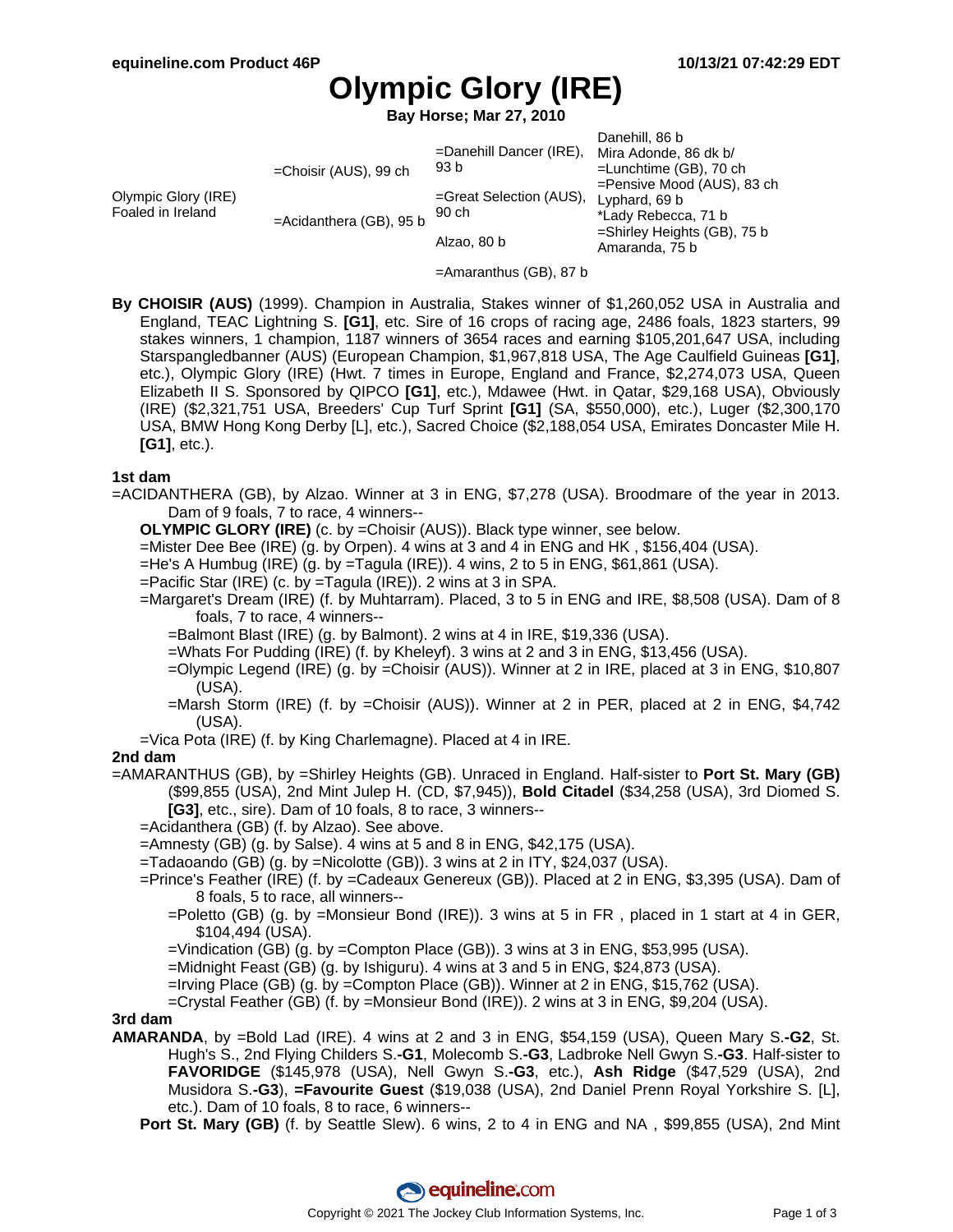## **Olympic Glory (IRE)**

**Bay Horse; Mar 27, 2010**

Julep H. (CD, \$7,945). Dam of 11 foals, 9 to race, 8 winners--

- **DR. W** (g. by Cat Thief). 12 wins, 2 to 7, \$444,930, Bily Redcoat S. -R (AQU, \$36,000).
- **FRISKY THUNDER** (g. by Thunder Rumble). 9 wins, 3 to 7, \$331,733, Leeward S. [L] (PID, \$60,000), John D. Marsh S. -R (CNL, \$36,000), Daniel Van Clief S. -R (CNL, \$36,000), Daniel Van Clief S. -R (CNL, \$29,700), 2nd Punch Line S. -R (CNL, \$12,000), etc. Set cre at Delaware Park, 7 1/2 furlongs in 1:27.83.
- **SUPER COGNAC** (c. by Hennessy). 9 wins, 2 to 5 in PAN, Clasico Alberto Garcia de Paredes [L], 2nd Clasico Francisco Arias Paredes y Alberto Arias Espinosa [L]. Sire.
- **Burning Rambo** (g. by Thunder Rumble). Winner at 3 and 4, \$89,860, 3rd Goshen Farm Punch Line S. -R (CNL, \$6,600).
- Sovereign Slew (c. by Sovereign Dancer). 4 wins at 2 and 6 in JPN, \$747,095 (USA).

Parish Land (f. by Deputy Minister). 2 wins at 3, \$50,960. Producer.

Cozadoro (g. by Cozzene). Winner at 3, \$33,902.

Storm and Stress (c. by Storm Bird). Winner in 1 start at 3, \$12,540.

- **Bold Citadel** (c. by Caerleon). Winner at 2 and 3 in ENG, placed at 3 in NA , \$34,258 (USA), 3rd Diomed S. **[G3]**, Round Table H. [L] (BM, \$7,500). Sire.
- Amarissa (IRE) (f. by Alydar). 2 wins at 3, \$30,100. Dam of 11 foals, 7 to race, 4 winners--
	- **=DANASURIA** (c. by Danehill). 3 wins at 2 in AUS, \$125,328 (USA), Gibson Carmichael S. [L], 2nd Norman Robinson S. [L], Talindert S. [L], Criterion H. [L]. Sire.
	- Star of Amarissa (f. by Assert (IRE)). Winner at 4 and 5, \$6,996. Dam of 11 foals, 9 to race, all winners--
		- **=PADDY O'REILLY (NZ)** (g. by =O'Reilly (NZ)). 4 wins, 3 to 5 in AUS, \$340,145 (USA), Le Pine Funerals Easter Cup **[G3]**, 2nd Tab Sportsbet Cranbourne Cup [L], 3rd Queen Elizabeth S. **[G3]**, AAMI Norman Robinson S. **[G3]**.
		- **=TE AKAU SUN (NZ)** (f. by Desert Sun (GB)). 2 wins at 3 in NZ , Wickliffe Press Warstep S. [L]. Producer.
		- **=Rathsallagh (NZ)** (f. by =O'Reilly (NZ)). 3 wins at 3 and 5 in AUS, placed at 2 and 3 in NZ, \$176,824 (USA), 2nd Conrad Treasury Queensland Oaks **[G1]**, Hugh Green Group Bonecrusher S. [L], 3rd Wellington Thoroughbred Breeders Guineas **[G2]**. Dam of 7 foals, 5 to race, 3 winners--
			- **=Eureka Street (AUS)** (g. by Street Cry (IRE)). 6 wins, 3 to 7 in AUS, \$248,827 (USA), 3rd R.M. Ansett Classic [L].
	- =Ozdanz (AUS) (f. by Citidancer (IRE)). 2 wins at 3 in AUS, \$29,005 (USA). Producer.
	- =Symbolism (AUS) (f. by Danehill). Winner at 3 in AUS, \$15,219 (USA). Producer.
	- =Monroe Walk (AUS) (f. by \*Sir Tristram). Unplaced in JPN. Dam of 10 foals, 10 to race, 6 winners--
		- =Celebrar (JPN) (f. by Boston Harbor). 3 wins at 3 and 5 in JPN, \$483,182 (USA). Dam of 7 foals, 7 to race, all winners--
			- **=BEL CANTO (JPN)** (f. by =Sakura Bakushin O (JPN)). 6 wins, 2 to 5 in JPN, \$2,431,233 (USA), Hochi Hai Fillies' Revue **[G2]**, Ibis Summer Dash **[G3]** twice, TV Nishi Nippon Corp. Sho Kitakyushu Kinen **[G3]**, KBS Kyoto Sho Fantasy S. **[G3]**, 2nd TV Nishinippon Corp.sho Kitakyushu Kinen **[G3]**, etc.
			- **=IBERIS (JPN)** (f. by =Lord Kanaloa (JPN)). 4 wins, 2 to 5, 2021 in JPN, \$1,140,211 (USA), Arlington Cup **[G3]**, Kyoto Himba S. **[G3]**, 3rd Sankei Sho Centaur S. **[G2]**.
- Mount Holyoke (IRE) (f. by Golden Fleece). Winner at 3 in ENG, \$4,452 (USA). Dam of 14 foals, 8 to race, 5 winners--
	- **WOOTTON RIVERS** (c. by Woodman). 6 wins, 2 to 4 in ENG and ITY, placed at 2 in IRE, \$257,596 (USA), Premio Guido Beradelli **[G2]**, Premio Carlo Porta **[G3]**, Magnolia S. [L], Premio Le Marmore [L], 3rd Gran Premio del Jockey Club **[G1]**, etc. Sire.
	- **MAGELLANO** (c. by Miswaki). 2 wins in 4 starts at 3 in FR , \$140,595 (USA), Prix La Force **[G3]**, 2nd Grand Prix de Saint-Cloud **[G1]**.

Marigliano (c. by Riverman). 11 wins, 3 to 9 in ENG, \$101,488 (USA).

=Raheel (KSA) (c. by =Sei Mi (ARG)). Winner at 4 in KSA, \$14,398 (USA).

- =Jobair (KSA) (c. by Agol Lack). Winner at 3 in KSA, \$5,224 (USA).
- Loskay (f. by Woodman). Placed at 3 in ENG. Dam of 13 foals, 13 to race, 10 winners--
	- =Meisho Iris (JPN) (f. by Jolie's Halo). Winner at 4 in JPN, \$34,403 (USA). Dam of 8 foals, 8 to race, 6 winners--